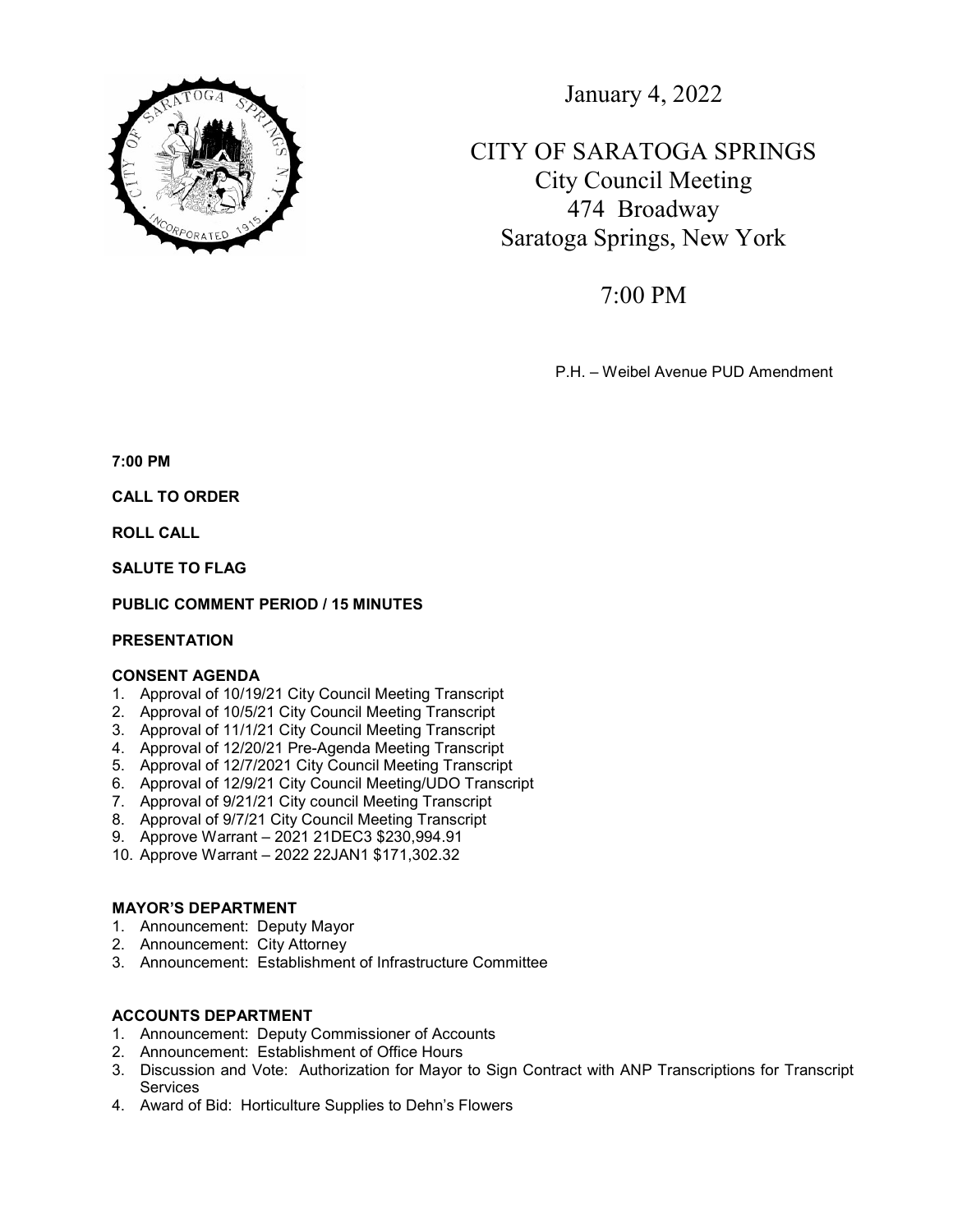5. Discussion and Vote: Resolution – Extension Senior and Individual s with Disabilities and Limited Income Exemption (Opt-in)

# FINANCE DEPARTMENT

- 1. Announcement: Deputy Commissioner of Finance
- 2. Remarks: Inauguration Comments

# PUBLIC WORKS DEPARTMENT

- 1. Announcement: Deputy Commissioner of Public Works
- 2. Announcement: Commemorating the Work of Thomas McTygue on the Carousel in Congress Park
- 3. Remarks: Inauguration Comments

# PUBLIC SAFETY DEPARTMENT

- 1. Announcement: Deputy Commissioner of Public Safety
- 2. Remarks: Inauguration Comments
- 3. Discussion and Vote: Authorization for the Mayor to Sign and Send a Letter to the Saratoga County District Attorney Regarding a Grand Jury Investigation Pursuant to Criminal Procedure Law Article 180 Re: the Darryl Mount Matter
- 4. Set Public Hearing: Creation of a Civilian Review Board in Accordance with the Recommendations of the Police Reform Task Force

# **SUPERVISORS**

Matt Veitch

- 1. Remarks
- 2. Board of Supervisors Organizational Meeting January 5, 2022

Tara Gaston

- 1. COVID-19 Update
- 2. Remarks

# ADJOURN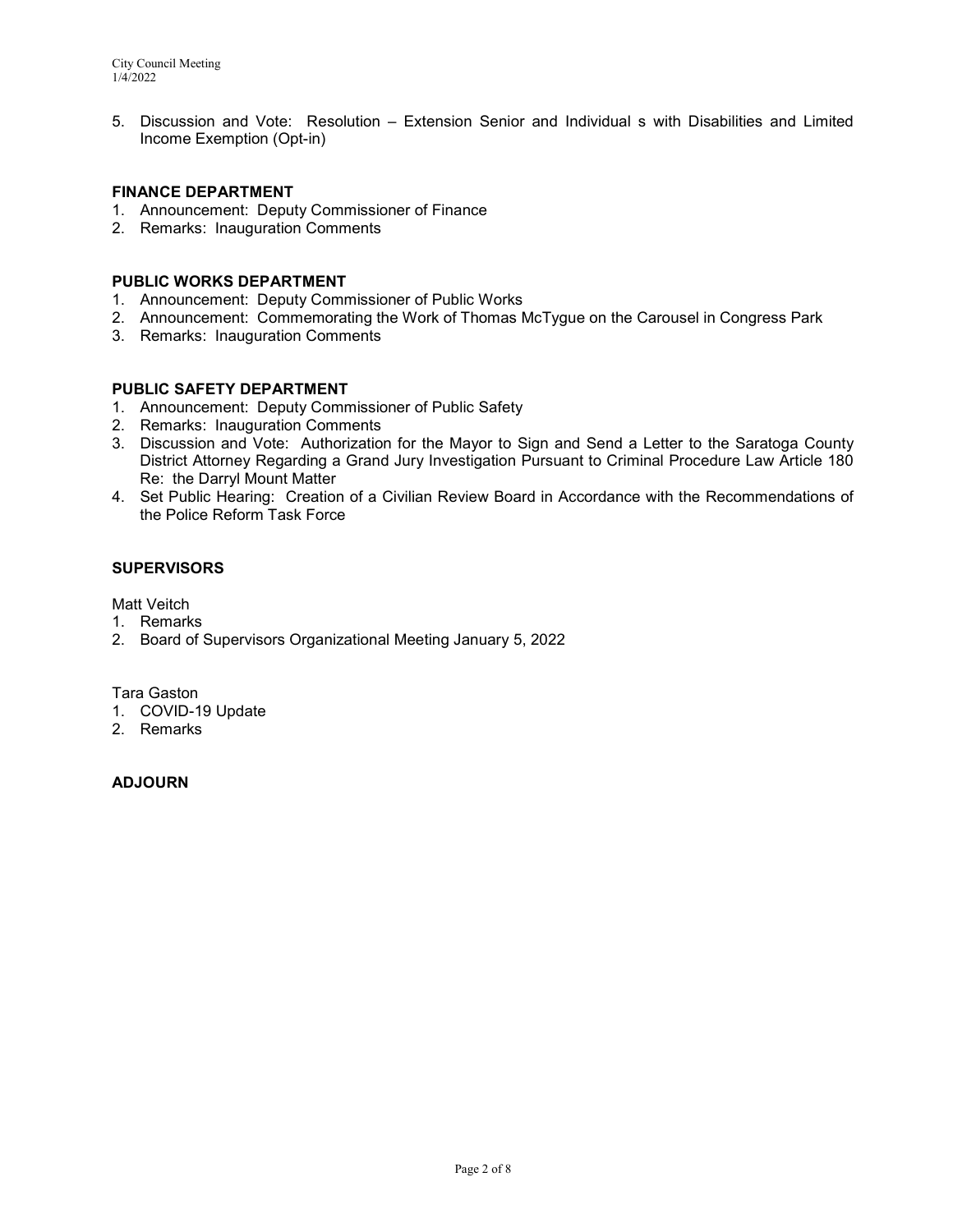City Council Meeting 1/4/2022



January 4, 2022

CITY OF SARATOGA SPRINGS City Council Meeting 474 Broadway Saratoga Springs, New York

# 7:00 PM

PRESENT: Ron Kim, Mayor Minita Sanghvi, Commissioner of Finance Dillon Moran, Commissioner of Accounts Anthony Scirocco, Commissioner of DPW Jim Montagnino, Commissioner of DPS STAFF PRESENT: Angela Rella, Deputy Mayor Heather Crocker, Deputy Commissioner of Finance Joe O'Neill, Deputy Commissioner, DPW Jason Tetu, Deputy Commissioner, DPS

> Matthew Veitch, Supervisor Tara Gaston, Supervisor

EXCUSED: Stacy Connors, Deputy Commissioner, Accounts

# RECORDING OF PROCEEDING

The proceedings of this meeting were taped for the benefit of the secretary. Because the minutes are not a verbatim record of the proceedings, the minutes are not a word-for-word transcript.

### PUBLIC HEARING

Weibel Avenue PUD Amendment

Mayor Kim opened the public comment period at 6:55 p.m.

No one spoke.

Mayor Kim concluded the public hearing at 7:00 p.m. and left it open.

### CALL TO ORDER

Mayor Kim called the meeting to order at 7:00 p.m.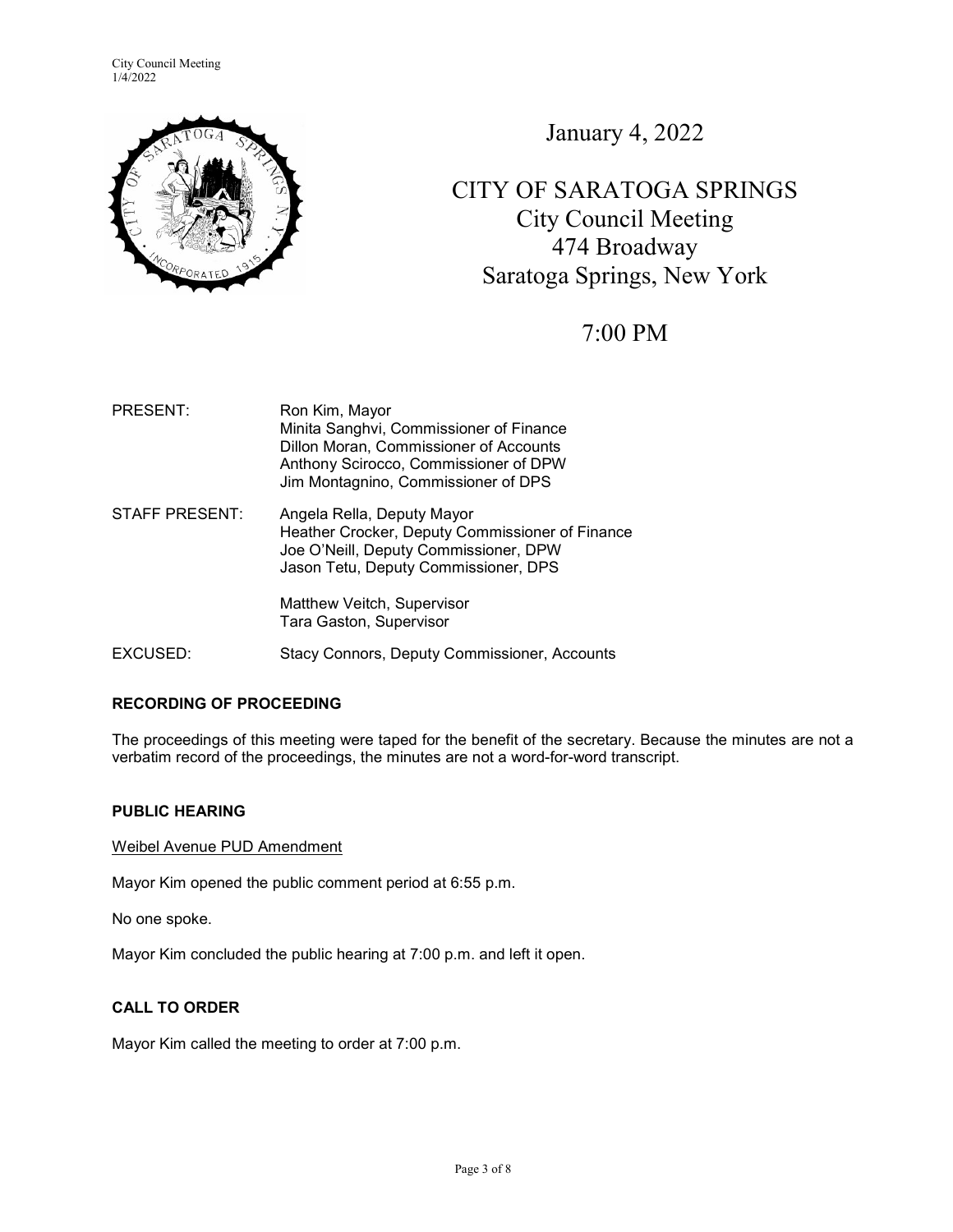# PUBLIC COMMENT

Mayor Kim advised there are new rules to public comment. People have 2 minutes to use or lose it. He asked all to be kind; we are a community. He also asked the speakers to be factual. The Council members may respond if they choose. He will also be starting a question period at the end of the City Council meeting. The public must register to present their questions.

Mayor Kim opened the public comment period at 7:02 p.m.

Nora Brennan Saratoga Springs congratulated the Council. She stated a resolution was passed last year regarding systemic racism. The words are nice but actions are better. Without action, there is no respect.

Angela Kaufman of Saratoga suggested that some people don't have access to internet and some people disabilities that don't allow them to submit questions on line. Please think about providing these people with the ability to have another format to submit questions. She appreciates the commitment to investigating Darryl Mount's death. She asked the Council to demand the district attorney drop all charges related to the July 14th protest.

Samira Sangare of Halfmoon congratulated the Council. She stated that just because they have relations with them doesn't mean they are not going to hold them to the same standards.

Lexis Figuereo of Saratoga Springs congratulated the Council. He thanked the Council for not having the public be met by five police officers; it sets a different tone. Now, maybe they can have conversations without shutting the streets down. He hopes they keep their campaign promises.

Lisa Barbarino of Saratoga Springs congratulated the Council. She stated as a teacher they just went through diversity training.

Mayor Kim closed the public comment period at 7:12 p.m.

# CONSENT AGENDA

### Commissioner Montagnino moved and Commissioner Moran seconded to approve the consent agenda as follows:

- 1. Approval of 10/19/2021 City Council Meeting Transcript
- 2. Approval of 10/5/2021 City Council Meeting Transcript
- 3. Approval of 11/1/2021 City Council Meeting Transcript
- 4. Approval of 12/20/2021 Pre-Agenda Meeting Transcript
- 5. Approval of 12/7/2021 City Council Meeting Transcript
- 6. Approval of 12/9/2021 City Council Meeting/UDO Transcript
- 7. Approval of 9/21/2021 City Council Meeting Transcript
- 8. Approval of 9/7/2021 City Council Meeting Transcript
- 9. Approve Warrant 2021 21DEC3 \$230,994.91
- 10. Approve Warrant 2022 22JAN1 \$171,302.32

### Ayes – All

### MAYOR'S DEPARTMENT

### Announcement: Deputy Mayor

Mayor Kim announced the appointment of Angela Rella as deputy mayor.

### Announcement: City Attorney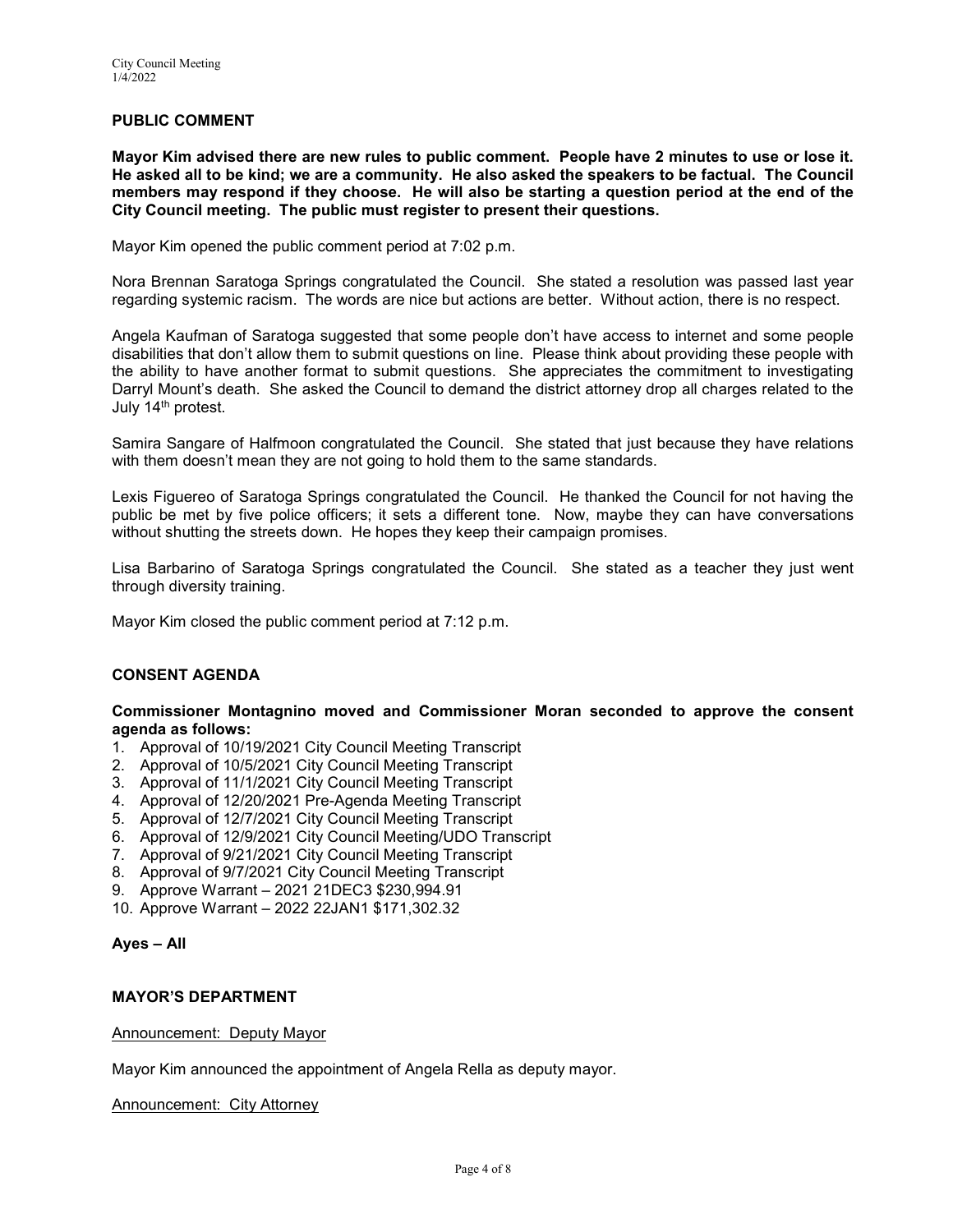Mayor Kim announced they looked at legal services in the City and how it can be improved. They expect to have a plan within the next week to make things more effective and be more effective.

### Announcement: Establishment of Infrastructure Committee

Mayor Kim announced the federal government has passed a plan regarding infrastructure. He is going to reach out to the community to find out what they think we should be looking at. He appointed former mayor Joanne Yepsen to chair this committee and asked each Council member to appoint someone.

# ACCOUNTS DEPARTMENT

### Announcement: Deputy Commissioner of Accounts

Commissioner Moran announced the appointment of Stacy Connors as his deputy commissioner. As the public is aware, Stacy joined the department a few weeks ago to assist with the transition.

### Announcement: Establishment of Office Hours

Commissioner Moran announced he will hold office hours every Saturday. People need to contact Deputy Commissioner Connors to pre-register.

Discussion and Vote: Authorization for Mayor to Sign Contract with ANP Transcriptions for Transcript Services (22-001)

Commissioner Moran advised that New York State law states a transcript is required of a meeting when the meeting is held via Zoom. In the event the City returns to City Council meetings via Zoom, this contract will be in place to provide transcriptions of those meetings.

Commissioner Moran moved and Commissioner Montagnino seconded to authorize the mayor to sign a contract with ANP Transcriptions for transcription services, not to exceed \$10,000 for the year 2022 and as included with the agenda.

Ayes - All

Award of Bid: Horticulture Supplies to Dehn's Flowers (22-002)

Commissioner Moran moved and Commissioner Scirocco seconded to award the bid for Horticulture Supplies to Dehn's Flowers for an amount not to exceed line appropriations and according to unit bid price.

### Ayes - All

Discussion and Vote: Resolution – Extension Senior and Individuals with Disabilities and Limited Income Exemption (Opt-in) (22-003)

Commissioner Moran advised this resolution makes it possible for senior citizens and persons with disabilities to have their 2022 property tax exemptions renewed without filing a renewal application. The last line of the resolution has been changed to read, "A copy of this resolution shall be forwarded to the Saratoga County Board of Supervisors and Saratoga County Real Property Tax Services."

The resolution is as follows:

#### A RESOLUTION OF THE CITY COUNCIL OF THE CITY OF SARATOGA SPRINGS, NEW YORK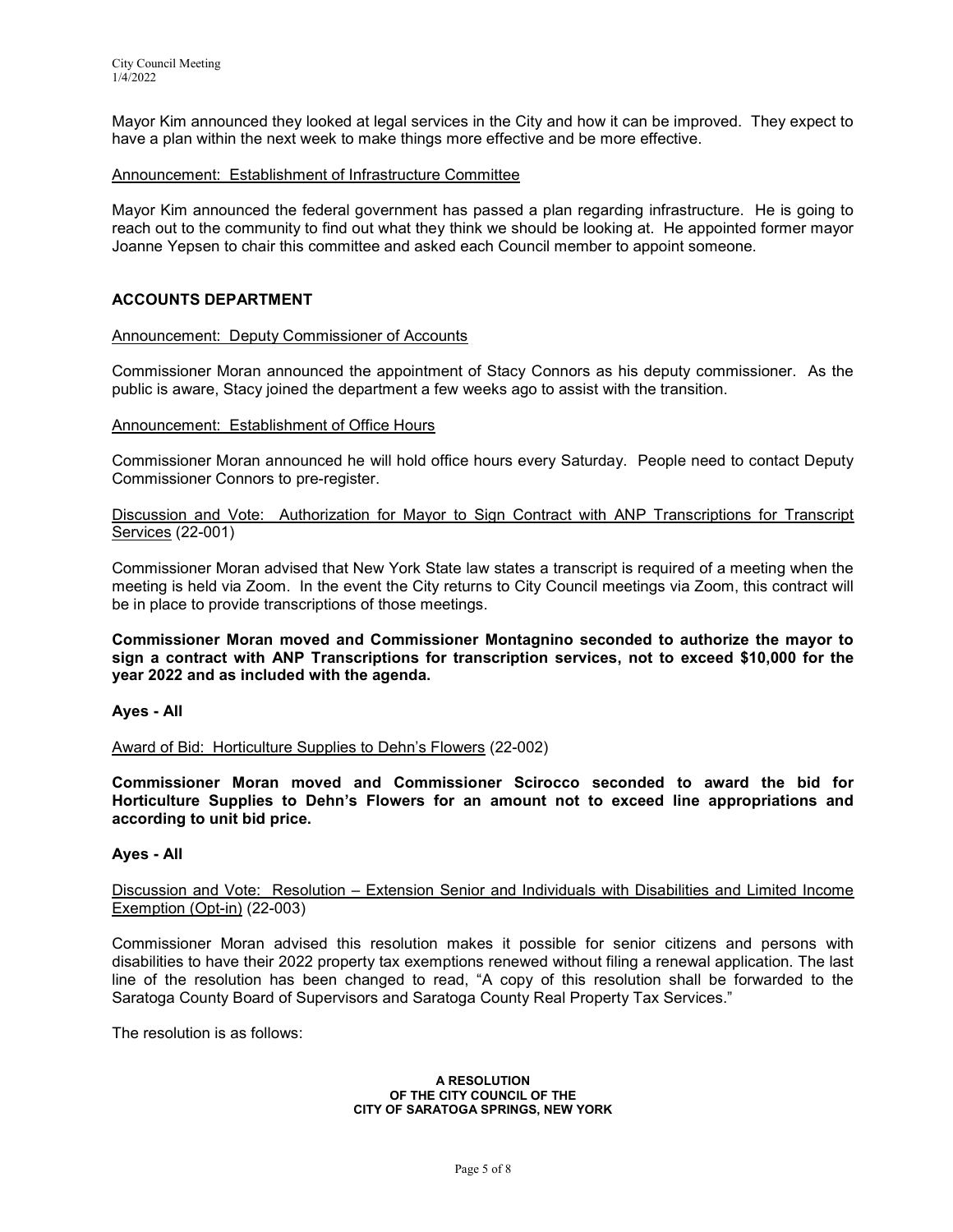#### EXTENSION OF SENIOR AND INDIVIDUALS WITH DISABILITIES AND LIMITED INCOME EXEMPTION (OPT-IN)

BE IT RESOLVED, by the City Council of the City of Saratoga Springs, New York as follows:

WHEREAS, the state disaster emergency has resulted in limited hours in municipal offices or limited staffing requirements

and rendered seniors and individuals with disabilities homebound; and

WHEREAS, many seniors and individuals with disabilities do not have the ability to file their real property tax exemption applications in person due to safety precautions and lack the ability to file such applications online; and

WHEREAS, Governor Kathy Hochul has issued Executive Order 11.1 declaring a disaster emergency in the State of New York, which grants local governments the ability to adopt a resolution extending the exemption status for those seniors and individuals with disabilities entitled to certain real property tax exemptions.

### NOW THEREFORE BE IT RESOLVED as follows:

- 1. That the City Council shall extend the 2021 exemption status for subdivisions 7, 7-a and 8 of section 459-c, subdivisions 5, 5-a, 5-b, 5-c and 6 of section 467 of the Real Property Tax Law, as to allow those individuals receiving the senior exemption and those persons with disabilities and limited income exemptions through 2022 without requirement of a renewal
	- application.
	- 2. The extension is subject to an exception which may require a renewal application, if it is believed that an owner of real property had previously qualified for the 2021 exemption and has since changed their primary residence, added another owner to the deed, transferred the property to a new owner or the owner has died.
	- 3. A copy of this resolution shall be forwarded to the Saratoga County Board of Supervisors and Saratoga County Real Property Tax Services.

### Commissioner Moran moved and Commissioner Sanghvi seconded to adopt the resolution – Extension of Senior and Individuals with Disabilities and Limited Income Exemption (Opt-in) as described.

Ayes – All

### FINANCE DEPARTMENT

### Announcement: Deputy Commissioner of Finance

Commissioner Sanghvi announced she has appointed Heather Crocker as her deputy commissioner.

### Remarks: Inauguration Comments

Commissioner Sanghvi thanked her family, friends, and volunteers. She will give this position her best. Her goal is to strive for greater civic engagement, accountability, and transparency. She also provided a short synopsis of the City's fiscal status.

### PUBLIC WORKS DEPARTMENT

### Announcement: Deputy Commissioner of Public Works

Commissioner Scirocco announced he re-appointed Joe O'Neill as deputy commissioner. Joe has been in this position since 2017.

### Announcement: Commemorating the Work of Thomas McTygue on the Carousel in Congress Park

Commissioner Scirocco stated the carousel has been enjoyed by all for 20 years. It is appropriate that the City recognize Tom for his efforts with a commemoration and a plaque for his efforts. This carousel was originally located in Kayderosseras Park. Tom led the charge to purchase it for \$150,000 in 1987. A community disagreement started regarding the placement of the carousel. In 2001, DRC approved the carousel in Congress Park.

### Remarks: Inauguration Comments

Commissioner Scirocco thanked the voters for his re-election.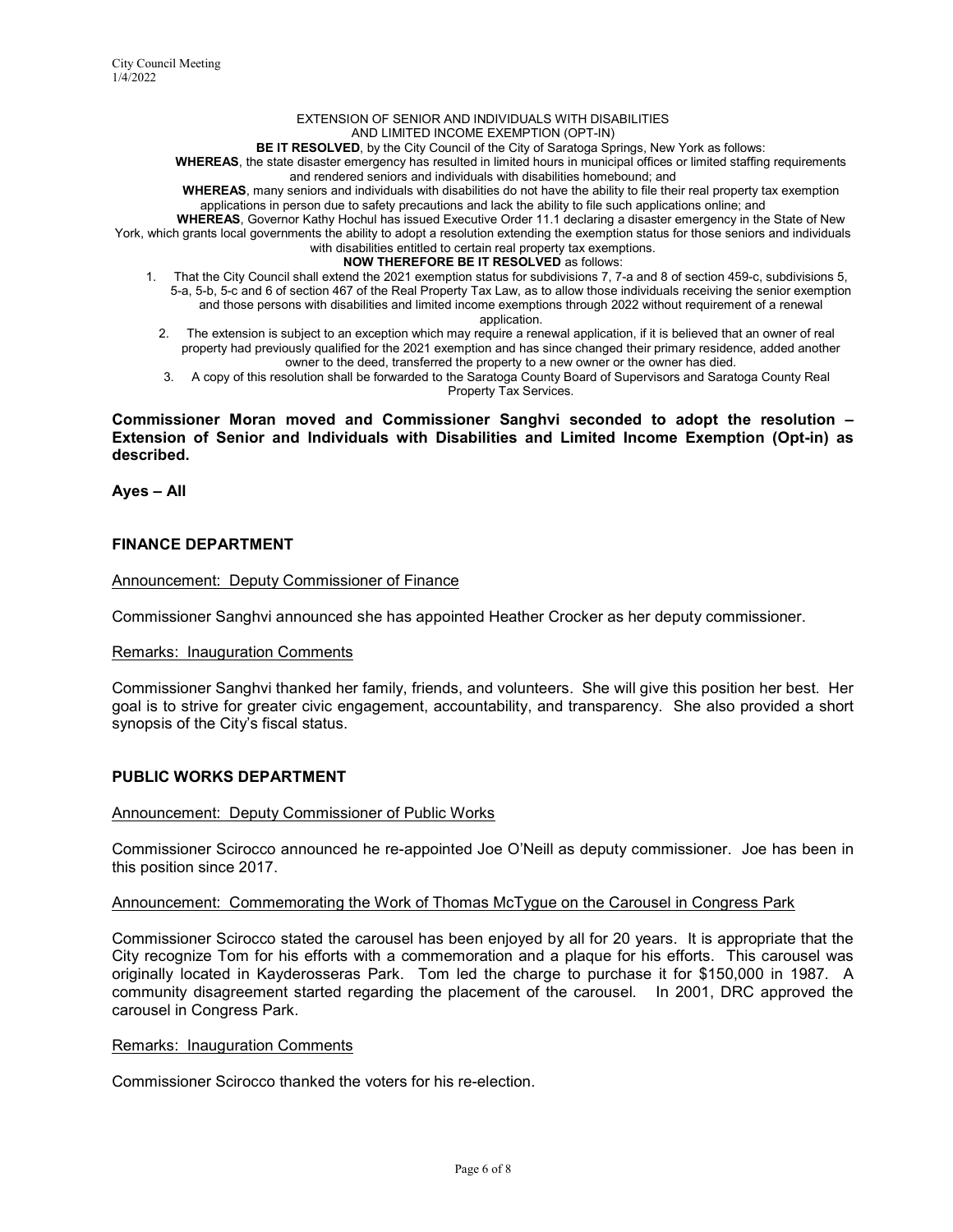# PUBLIC SAFETY DEPARTMENT

### Announcement: Deputy Commissioner of Public Safety

Commissioner Montagnino announced he appointed Jason Tetu as his deputy.

### Remarks: Inauguration Comments

Commissioner Montagnino stated it is time to act. He is humbled and grateful to be able to service. The report he promised regarding Darryl Mount has been delayed due to being hospitalized with COVID. He plans to have a report ready for mid-February.

Discussion and Vote: Authorization for the Mayor to Sign and Send a Letter to the Saratoga County District Attorney Regarding a Grand Jury Investigation Pursuant to Criminal Procedure Law Article 180 Re: the Darryl Mount Matter (22-004)

Commissioner Montagnino advised this will provide for a non-criminal investigation. The district attorney is the only person able to do this under New York State law.

Commissioner Montagnino moved and Commissioner Moran seconded to authorize the mayor to sign and send a letter.

### Ayes – All

Set Public Hearing: Creation of a Civilian Review Board in Accordance with the Recommendations of the Police Reform Task Force

Commissioner Montagnino set a public hearing for Tuesday, February 1, 2022 at 6:30 p.m.

### **SUPERVISORS**

Matt Veitch

### Remarks

Supervisor Veitch congratulated the council on their elections and wished all a happy new year. He made remarks he planned to make at the inauguration. The issue of the homeless continues in our City. They all share a common goal to make the City the best it can be.

### 2022 County Organizational Meeting, January 5, 2022

Supervisor Veitch reported the County's organizational meeting will be held tomorrow at 4 p.m. They will elect their chair and vice-chair of the Board of Supervisors and he will be assigned to committees.

### Tara Gaston

### COVID-19 Update

Supervisor Gaston reported the positivity rate is running at 20 – 22%. The positivity rate is no longer helpful so they are looking at hospitalizations as a better measure. The County received KN95 masks from the state. They are giving the City 19,000 of those masks. The City also received today a small number of home rapid COVID tests. They will distribute these tests this Saturday at Geyser Road Elementary from 1-3 p.m. You must show proof of city residency.